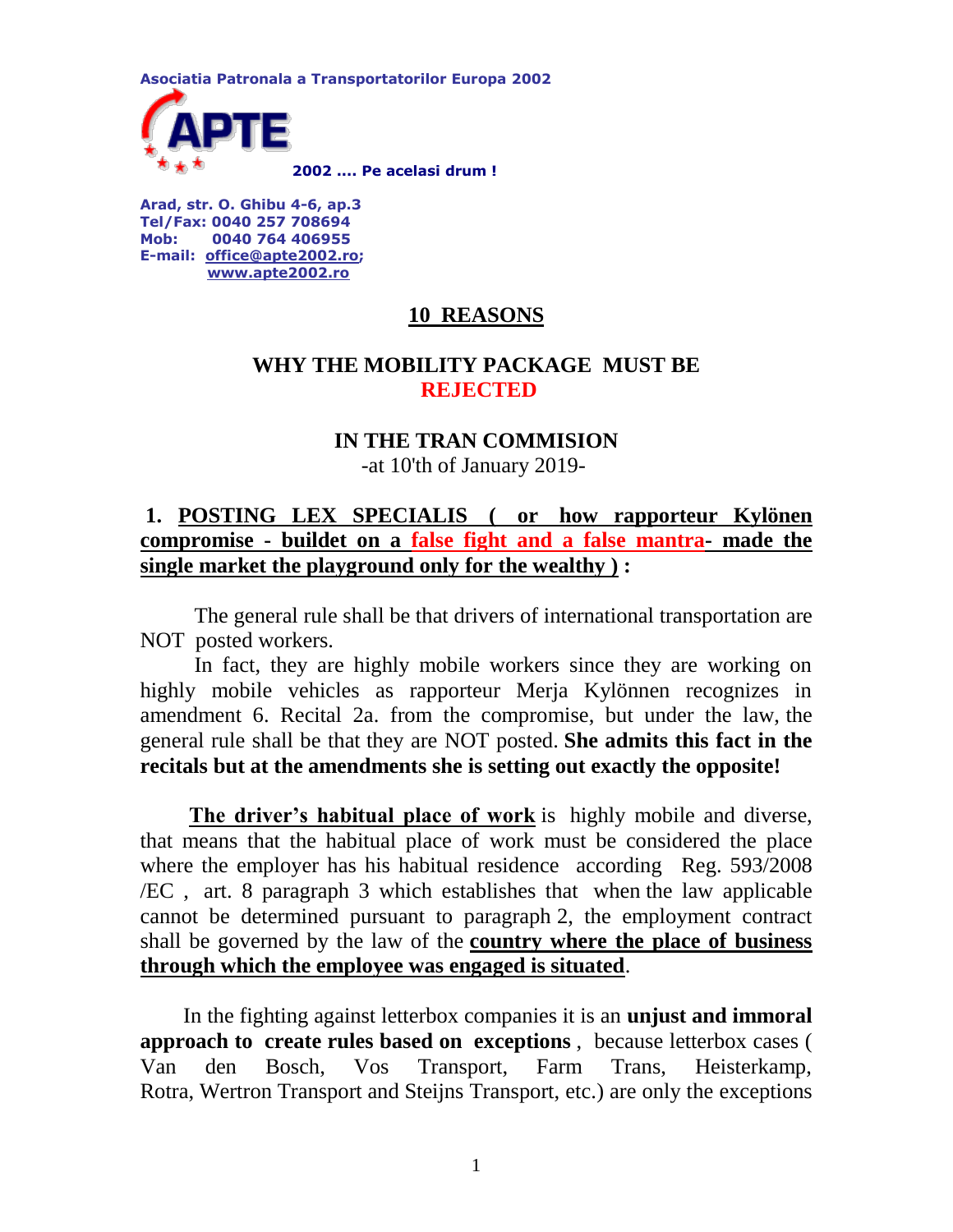, **the common rule is that thousands of prestigious and serious companies from Eastern Europe** (build up with great sacrifices, in many years by families from East), **has their habitual residence where they have the central administration of their business also** .

 Upon this fictitious battle against letterbox companies , the posting lex specialis build up for the honest , family-owned Eastern EU companies **a heavy restriction and a cruel prohibition** to access the single EU market and to freely exercise their freedoms and rights from the Treaties , mainly the freedom to provide cross-border services and the free movement of goods ( like rapporteur Kylönen mentioned in Amendment 2, 3, 4, 5 6, 7, 11, 17 and 24) , creating distortions of competition in the transport sector in the favor of the companies from the rich and developed countries from Western EU.

 The main problem is that rapporteur Kylönen amendments are based on a false mantra. This bogus narrative has nothing to do with the existence of the single market and with the freedom to provide cross-border services and the free movement of goods.

 The **distorted mantra** has the following content: **same pay, for the same work in the same place**! As we can see, this is a distortion of the provision from article 23 paragraph 2. of The **U**niversal **D**eclaration of the **H**uman **R**ights, where it stays written that "Everyone, without any discrimination, has the right **to equal pay for equal work**."

 In paragraph 2. article 23 of the U.D.H.R. is not mentioned at all a **place** ( of work). The conclusion is that the " **same pay, for the same work in the same place" slogan, is a denatured form of the article 23 paragraph 2. of the UDHR**, **and this distorted aphorism is now used as a principle to destroy the companies with good reputation from the poorer regions of the European Union.**

When we talk about places than we can't talk about a single place. When we talk about many places, then we talk about many laws ( of the places) and so we can't talk about a single place or a single market.

#### **Due to this false statement , in the posting lex specialis there is no SINGLE MARKET. If there is NO SINGLE MARKET than what it is? There is no European Union?**

 As we know, on the territory of EU the places, in terms of economic development are not the same, but the market is "so-called" single.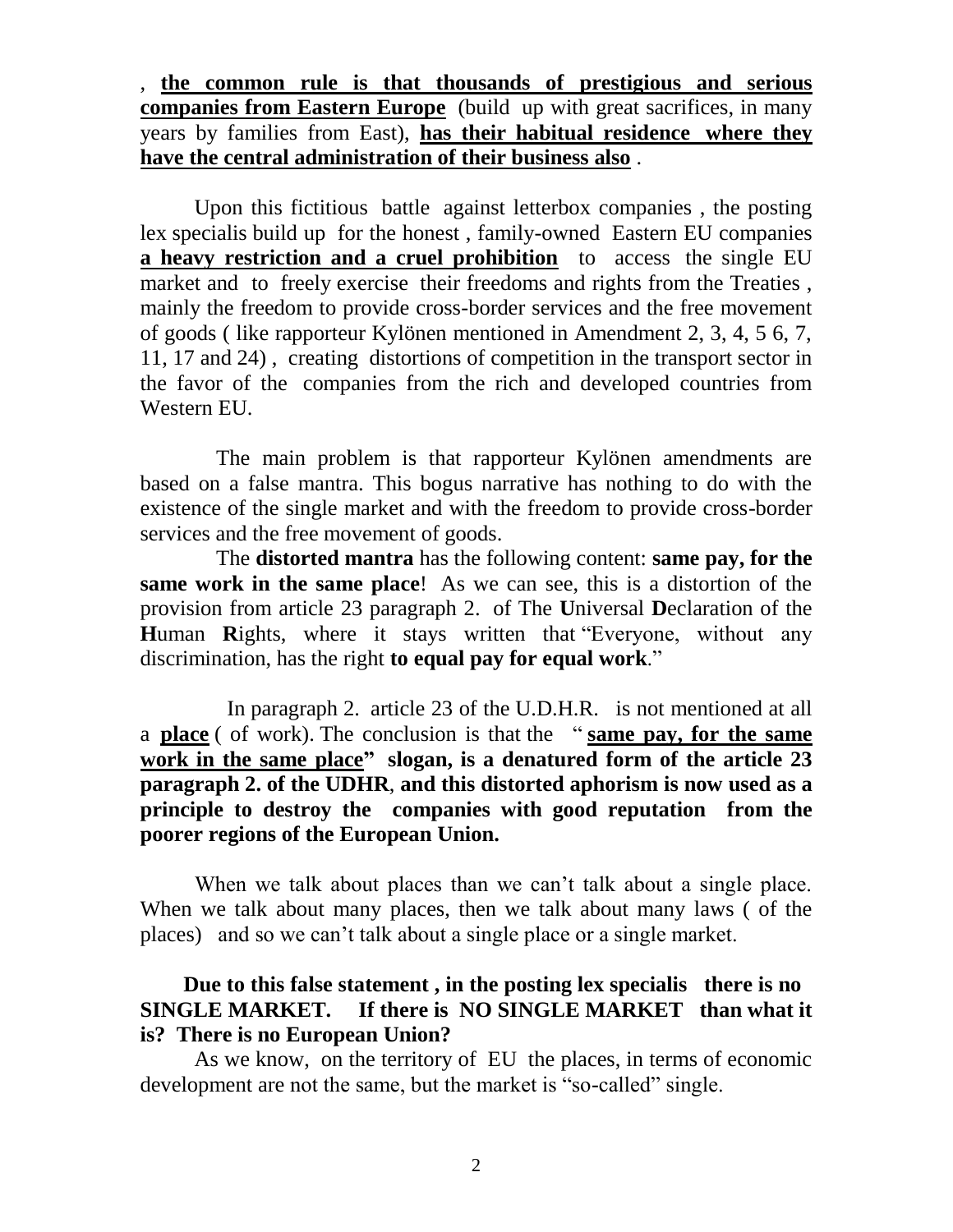This means that if an , **serious , good reputed , family-built** transport company ( not a letterbox one) from a poorest region ( country) want to exercise his fundamental rights and want to get access to the single market, and want to work on the single market , **will be in a situation of impossibility just because he will not be able to pay the same remunerations for his employee ?** 

#### **What happened , posting lex specialis will declare at the end that the single market became the playground only of the wealthy** ?

 Regarding the situation of habitual eastern drivers we **can't talk about social dumping** because the actual received wage plus the different allowances represents a solid monthly remuneration for them , that is much higher than a remuneration received by a medical doctor or an engineer in Eastern Europe.

 Around 2000 Euro for a habitual eastern driver is a very consistent monthly income and a family from Eastern EU has the possibility to live at very high standards just from this income. The 2000 Euro retribution for a driver from Eastern EU represents a very solid social protection , a social privilege and not social dumping.

 There is a difference between 2000 Euro received in the Eastern EU by a driver in comparison with a 3500 Euro , which can be a remuneration of a conducteur in the Netherlands , but let's be fair , there is a difference between the cost of living too.

 In Romania or Bulgaria with 2000 Euro a family can have a high standard of living , instead , with 3500 Euro a family from Netherland can't have the same living standards. The westerns must not involve themselves in the remuneration of the eastern drivers under the false pretext of social dumping and they must not implicate themselves in our employer contracts **because , while in The Netherlands the wage of a driver is 3500 Euro , in Romania or Bulgaria the Prime Minister himself doesn't receive 3500 Euro salary/month**.

 The problem is when a driver originated from The Netherlands for example , has a Romanian employer contract, and he never was in Romania, now that's a problem that is demanding a solution. But this is the exception!

 Yes, based on this exception we can say that there is social– dumping, **but this social dumping has his origin in the existence of the letterbox companies system created by the westerns also**.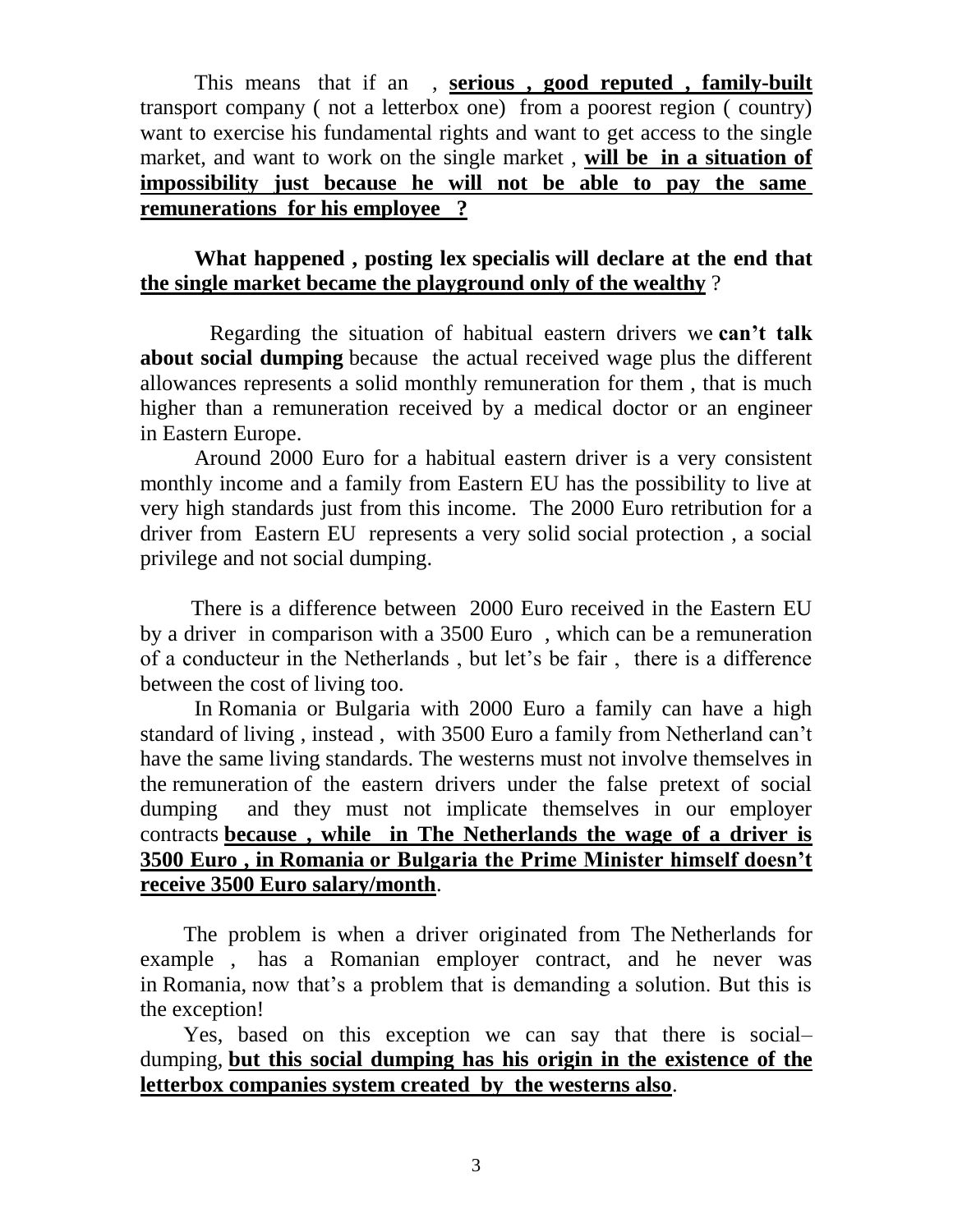That means that it is necessary to attack the letterbox companies system from western side, not the fundamental rights from the Treaties of the honest legal persons fom east. **That means that the provisions of the lex specialis must attack the tax dodgers from the western EU, the tax evaders, the dishonest actors of this industry not the decent family businesses from the Eastern EU**.

 The posting lex specialis put the good reputed undertaking from East in a real impossible position, because if they want to access the single market, they will have to pay their drivers NOT THE MINIMUM WAGES from the EU countries , **but the enormous wages in compliance with the different remuneration and their constituent elements from the western EU countries**, including elements of remunerations provided for in the locally or regionally applicable collective agreements and in compliance of the different calculation methods, in accordance with Directive (EU) 2018/957/EU amending Directive 96/71/EC.

 **Come on, this is European Union Mrs. Kylönnen ? We think You are joking!**

 **How can an undertaking from a poor place from EU to access the single market and how can adapt his activity to hundreds of regionally** ( because in a country are many regions) **applicable collective agreements and to the different calculation methods**? It is IMPOSSIBLE!

 We still do not understand why rapporteur Kylönnen didn't guide her amendments directly and straightly against the effective eradication of letterbox companies **and why she didn't attacked the problem from the "habitual" side and from the "authorisation" flank** :

- why she didn't gave a definition of the habitual place of business of a transport company in the EU, in compliance with the provisions of Council Reg. 44/2001 article 60 paragraph 1 point b) and c).

-why she did not create an enforcement construction that restricts and prohibit an undertaking ( letterbox company ) to employ an international driver if in the country of the law of the contract it is not the main habitual residence of the employer (with the central administration the business ) and if the transport authorisation is not owned by the employer company .( Because if a company has an EU transport authorisation than the competent control bodies periodically must to control him , and if at a control they will find only a letterbox and no activity , no documents , no nothing , they have the obligation to suspend the authorisation for all the fleet.)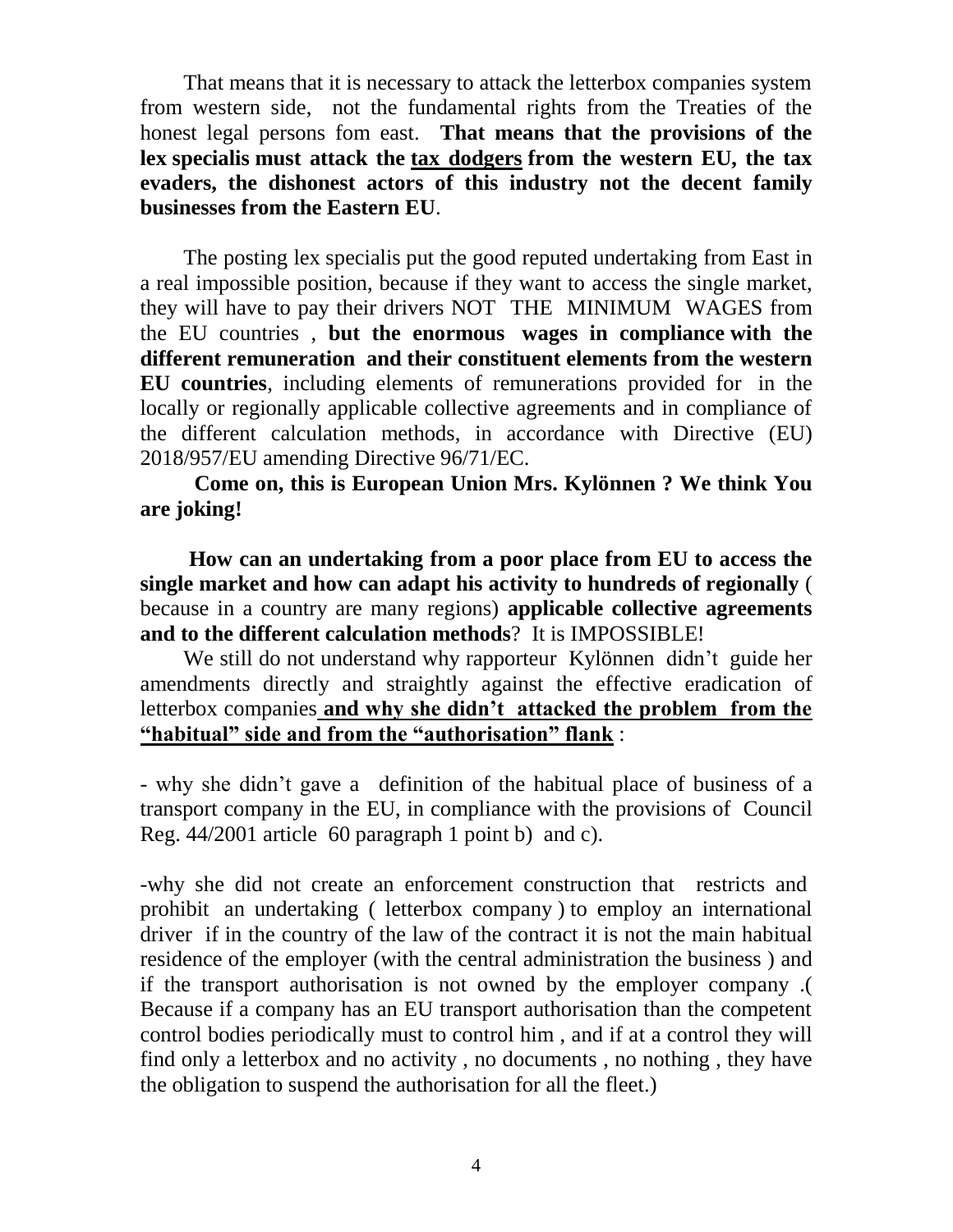- why she didn't guide her amendments against the employer contracts to , issued by the letterbox companies. A general rule could be that drivers of international transportation who has :

1) **one employer** ( who has one habitual residence where is the central administration of their business and the place where authorisation to pursue the occupation of road transport operator was granted - the employer and the owner of the authorisation must be the one and the same juridical person) and

2) **one employment contract (** issued at the habitual residence of the employee under the law of the same place.**)**

# , **shall be NOT considered posted. For the others, it must be created exceptions .**

 **Rapporteur Kylönnen made exactly the other way around. In the compromise the general rule is that every international transport driver is posted ( with a few exceptions : bilateral operation , transit , etc.) but in the real economy the reality is that the letterbox cases are representing the exception and the "habitual" companies representing the general rule , so it is VERY WRONG to build up general provisions based on factual exceptions !**

# **You can't punish everybody for the games of some tax dodgers and delinquents!**

 **The problem with rapporteur Kylönnen's compromise is that from the beginning it was created on a false fight against letterbox companies and a false mantra. And if the basis is not good , the whole construction can't be solid**.

# **The other problem is that in the West of the EU there is a culture of fraud through letterbox companies and the authorities are not doing so much.**

 Luxembourg and the Netherlands are full of letterbox companies, they have the key role in international tax dodging but nobody touch and control them seriously. The governments of these 2 countries plays for years a pathetic theater, saying that they are fighting against letterbox companies, but in the reality, **they are doing almost nothing because The Netherlands, due to letterbox companies, is one of the**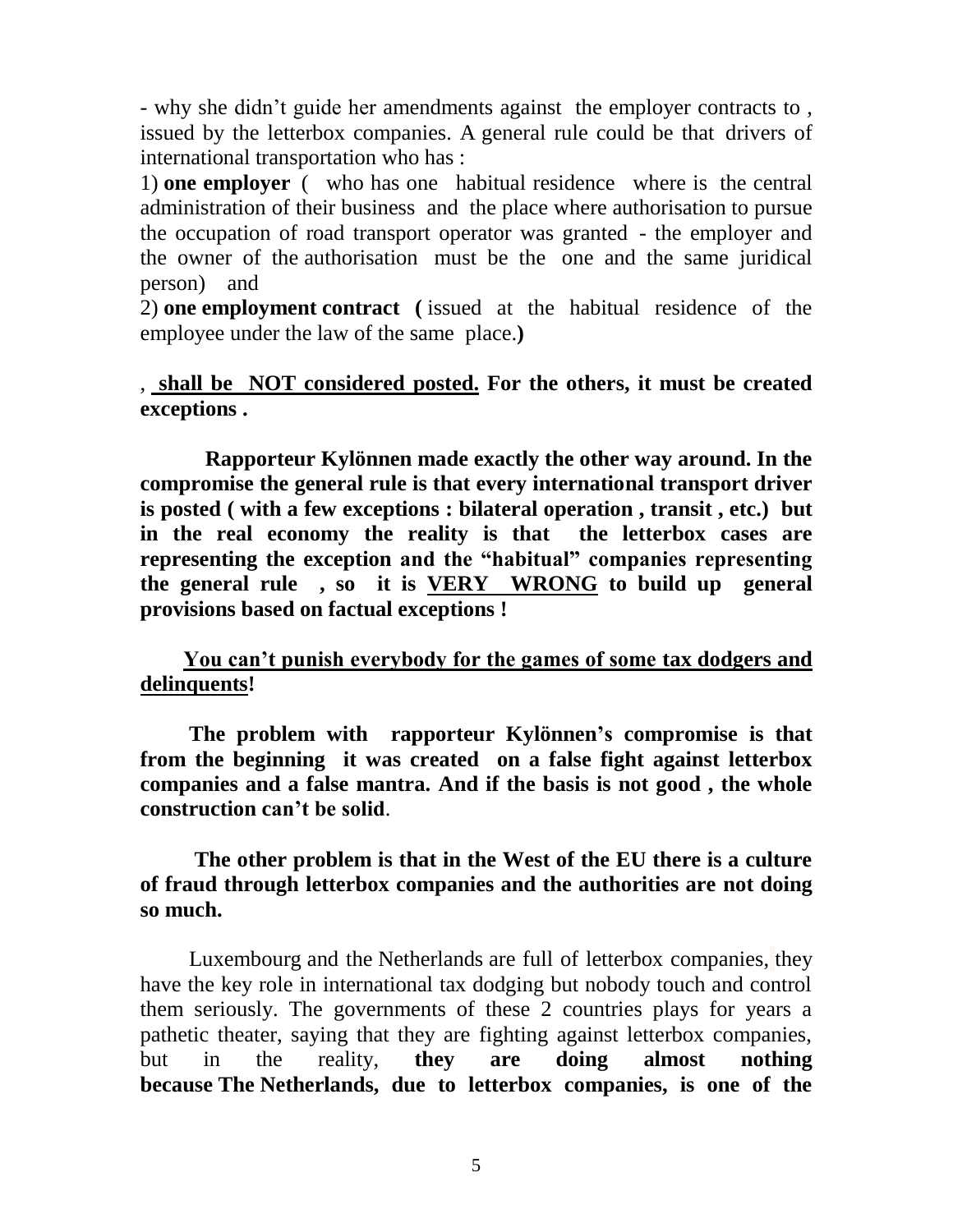**world's number one country in terms of investment flowing into the country.**

 **It is interesting to observe , that the westerns owned letterbox companies from the Western EU tax havens are accepted , but the westerns owned letterbox entities from the Eastern poor countries are not accepted , as we can see it has been started a war of which martyrs will be the honest people from the poor regions. It's acceptable ?**

 **The letterbox companies eradication , like tax fraud or tax avoidance on corporate level has other rules and regulations , these issues should not be debated in the Mobility Package 1.** 

 Among others , the really main problem is that the existing fiscal authorities and control bodies from the western countries do not doing their job ( maybe intentionally ) and do not making strict and sever controls , that's why the western "undertakings" can work through letterbox companies for so many years . And they will work in same conditions after the posting lex specialis to , the problem is that in the mean time the family owned , prestigious companies from the East will put the lock on the door.

 **At the end , the question is still the same: why the prestigious family owned businesses from East must to suffer because of the western tax avoiders fraudulent activity ? And why the provisions of posting lex specialis not punish those dodgers?** 

 **It is simple , because nobody wanna touch them! The real purpose is to destroy the honest and real companies from Eastern Europe, to take their drivers, their businesses and make from the Easterns a society of consuming and a colony! That's the real purpose!**

 **In conclusion , the posting lex specialis breaches all the principles of the fair competition and directly support the expansion of the industries from the developed countries of the European Union in the detriment of the ones less economically advanced.** 

 **Posting lex specialis represent an immense abuse of the dominant position of the Western EU countries against the ones from the Eastern EU, symbolize the clear manifestation of obstruction and restriction of the competition through the abuse of power.**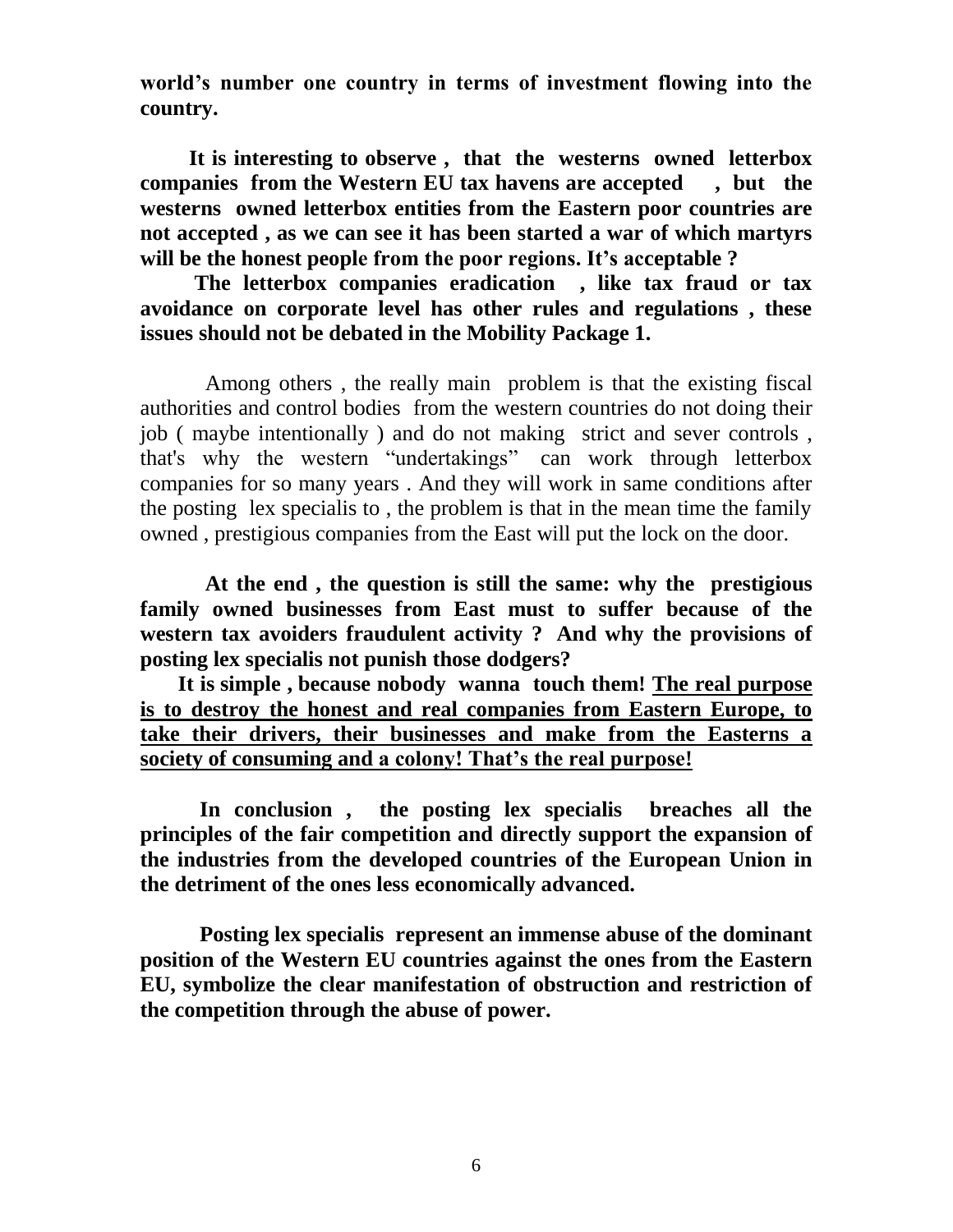## **2. CABOTAGE MOCKERY by Mr. Ertug**:

 The amendments of rapporteur Ismail Ertug regarding the cabotage are unacceptable, he proposes to reduce the cabotage period from **7 days period to 3 days**. Also, we can't accept the prohibition to make any cabotage operation within 60 hours after the return to our country and until we perform a new international carriage originating from our Member State of origin. This is hilarious, this is a mockery. It is a big difference between the package adopted the EU Council in 3 December and the actual compromises. This is outrageous. This encourages the empty runs and the fuel wasting on unproductive activity.

 As we can see , the original changes were regarding the cooling off period , but now the subject it is no more cooling off , we are at the "go back home" episode. This is not a mockery?

# **3. THE EU HAULAGE BIG BROTHER RULES** ( or **HOW TO TAKE OVER THE POOR COUNTRIES INDUSTRIES WITH THE ALIBI OF CONTROL )**

We ar NOT agreeing with the E.R.R.U. system (the European Register of Road Transport Undertakings) , with this form of e-CMR consignment note as presented by Mr. Ertug and with the Internal Market Information System (IMI) as presented by rapporteur Kylönen , because it's a modality of TOTALLY CONTROL OF OUR INDUSTRIES BY THE WESTERNS and a modality to know everything about us, every information ( **who are our clients , with what prices we work , where we upload , where we download, how many employers we have**, etc. ) .

 **Under the pretext of the so-called fight against fraud, they wanna fully surveillance us and we must open ourselves fully in front of them! It will be NO MORE COMMERCIAL OR TRADE SECRETS, THE WESTERNS WILL KNOW EVERYTHING ABOUT US. After that, they can use all of this commercial and statistic information and easily take our clients and businesses and slowly transform us into a colony of consumers.**

We are not agreeing that our national electronic registers to be fully interconnected and interoperable so that an AUTHORITY or a CONTROL BODY IN ANY MEMBER STATE to be able to directly and in REAL-TIME ACCESS THE NATIONAL ELECTRONIC REGISTER OF ANY MEMBER STATE. That's unacceptable!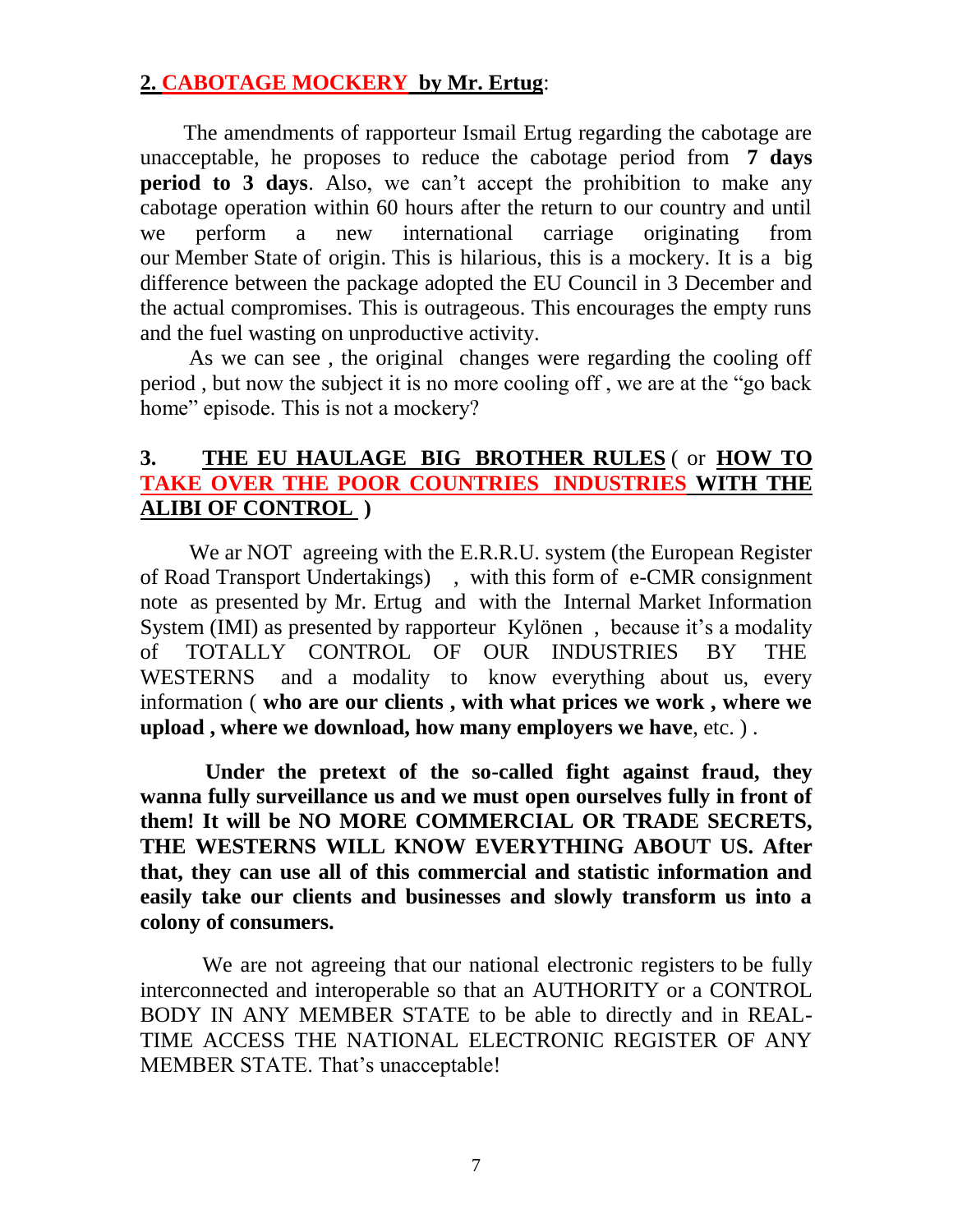We disagree with the obligation to submit a declaration and an update to it in electronic form via the Internal Market Information System containing "**only**" ( **how cynic**) the following information:

-**the identity of the road transport operator by means of its intra-Community tax identification number or the number of the Community Licence;**

**-information about the posted driver including the following: the identity, the country of residence, the country of payment of social contributions, the social security number and the number of the driving license;**

**- the envisaged beginning date and the estimated duration, and end date of the posting and the law applicable to the employment contract;**

**-the identity and the contact details of consignees provided that the transport operator does not use e-CMR;**

**- addresses of loading(s) and unloading(s), provided that the transport operator does not use e-CMR**

# **4. IT IS FAIR TO FORCE A FREE PERSON TO GO HOME OR IN A DIFFERENT PLACE ( when you want) ?**

 We do not agree with the amendment 47 ( art. 8 paragraph 8b subparagraph 1 from Reg.(EC) 561/2006/CE because there are many types of workers engaged in many types of activities, but they are not sent back home from time to time or anywhere else by any rule. Why is this discriminatory approach regarding the activity of drivers engaged in international transport? There are top managers, engineers or simple workers in the construction sector, mining, oil and gas industry who are spending long periods away from their homes and there is no rule which forces them to go back home after 3 or 4 weeks; and they are not highly mobile workers as the drivers are.

 **A driver should go to work and come back home whenever he wants on the EU territory, according to his individual employment contract and according to the fundamental freedoms guaranteed by the Treaties - such as the free movement of persons, of goods and the freedom to provide services**. A free man can come back home whenever he wants, a free man can see his family and visit his home whenever he wants, he can't be forced by the law and no one shall be subjected to arbitrary interference with his privacy, family and home.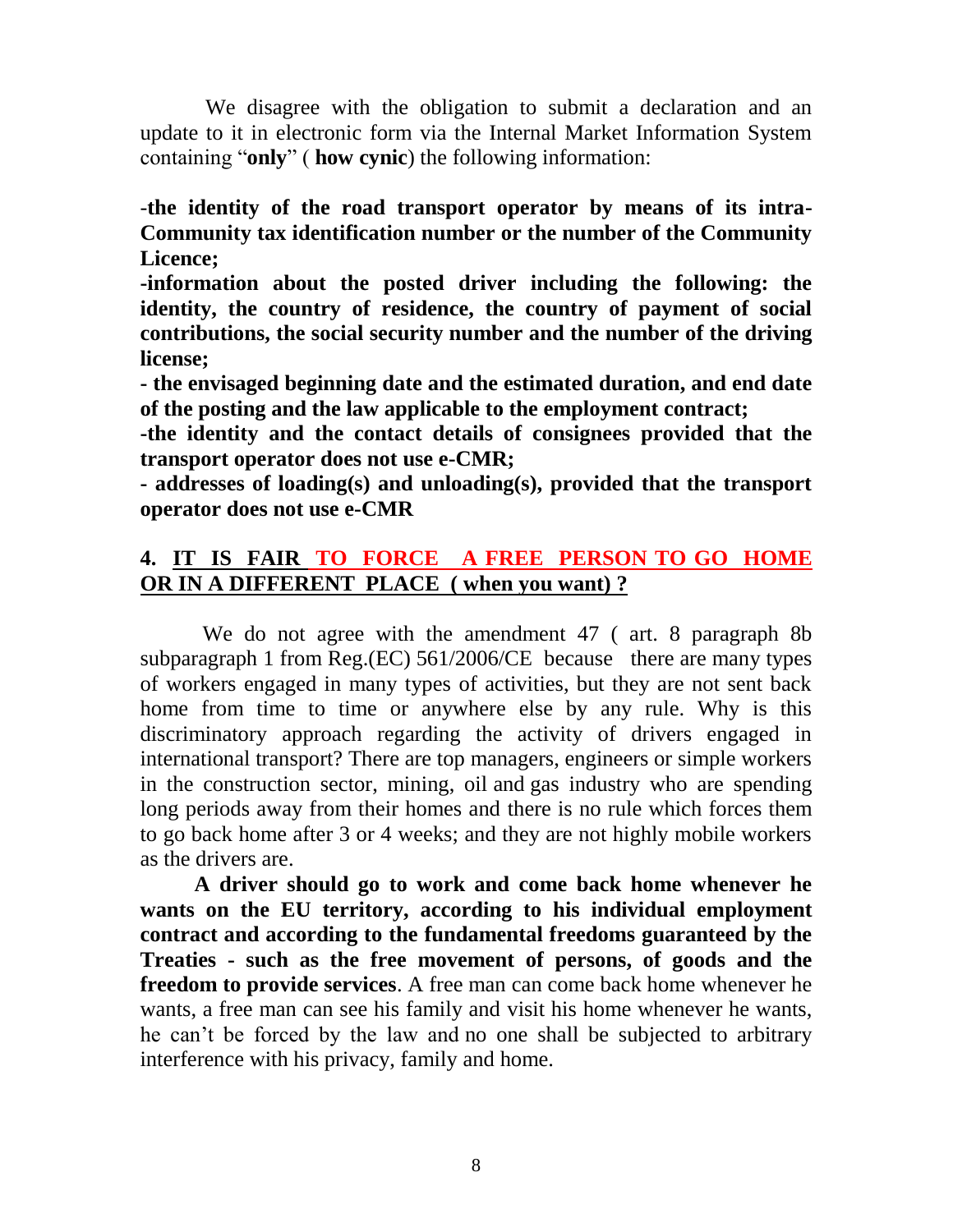The adopted amendments bring nothing beneficial and, instead of giving fluency to the driver's activity, it blocks it even more.

 And these changes have been adopted against industries in the Eastern EU and against peripheral states, causing additional costs (to become uncompetitive on the EU market) with travel and keeping the driver at rest almost a week after every four weeks. UNACCEPTABLE!

 Again, these provisions restrict the access of Eastern European companies to the single market in the European Union. These additional costs with travelings and keeping the driver at rest almost half a week after every four weeks the esatern will became fully uncompetitive on the EU market.

# 5. **THE PENALTY HUNT WAS NOT ERADICATED !**

 A very important provision from Reg. ( EC) 561/2006 has not been treated at all in the Mobility Package 1 , though it is capitally important in the combat of the penalty hunt on the territory of the EU.

Art. 19 paragraph 2 from Reg. ( EC) 561/2006 provides:

"*A Member State shall enable the competent authorities to impose a penalty on an undertaking and/or a driver for an infringement of this Regulation detected on its territory and for which a penalty has not already been imposed, even where that infringement has been committed on the territory of another Member State or of a third country.*

*By way of exception, where an infringement is detected:*

*which was not committed on the territory of the Member State concerned, and*

*which has been committed by an undertaking which is established in, or a driver whose place of employment is, in another Member State or a third country,*

*a Member State may, until 1 January 2009, instead of imposing a penalty, notify the facts of the infringement to the competent authority in the Member State or the third country where the undertaking is established or where the driver has his place of employment."*

# **A more ethic and correct form of this paragraph should be as follows:**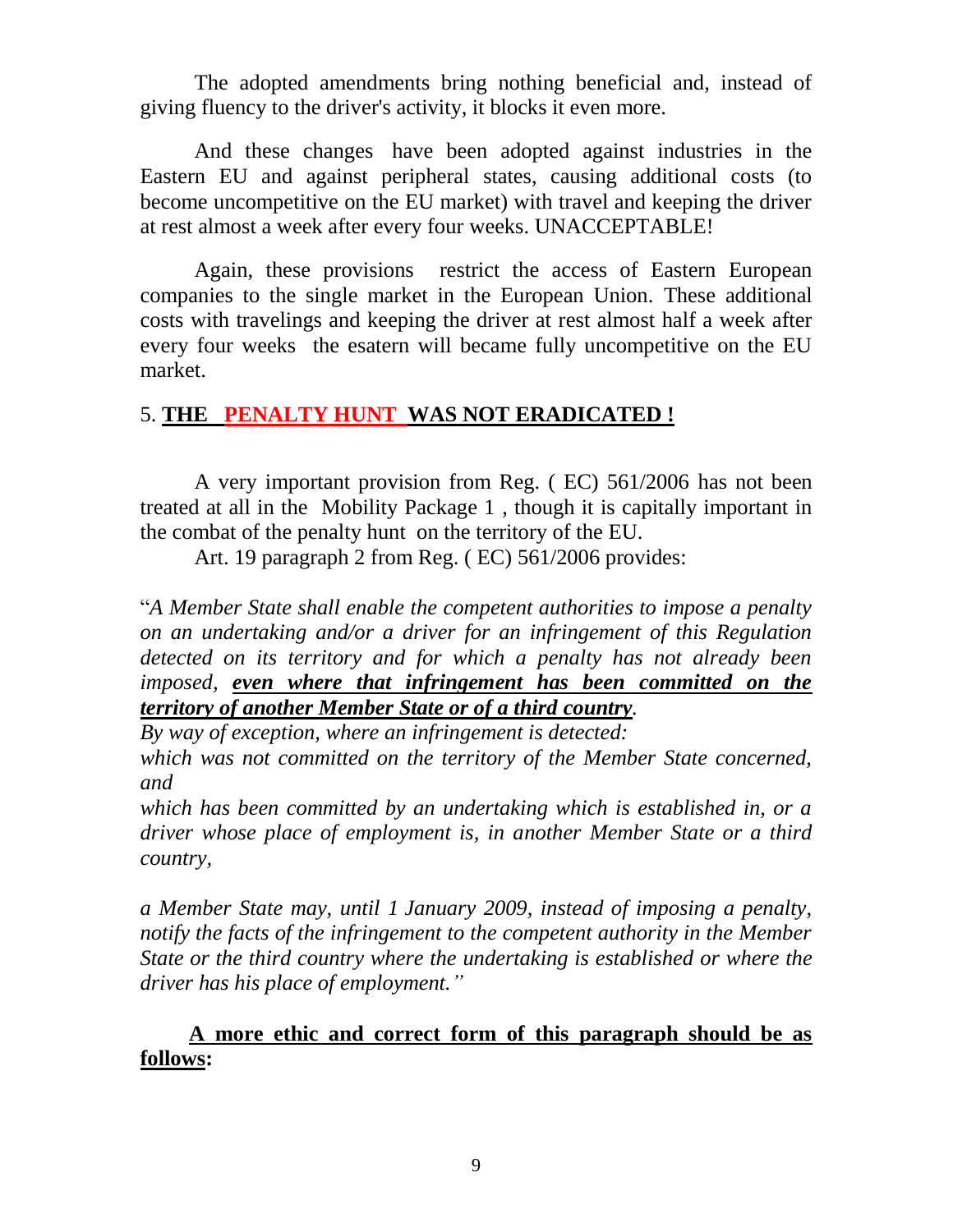"*A Member State shall enable the competent authorities to impose a penalty on an undertaking and/or a driver for an infringement of this Regulation detected on its territory and for which a penalty has not already been imposed, only if that infringement has been committed on its territory .*

*By way of exception, where an infringement is detected:*

*which was not committed on the territory of the Member State concerned, and*

*which has been committed by an undertaking which is established in, or a driver whose place of employment is, in another Member State or a third country,*

*a Member State shall notify the facts of the infringement to the competent authority in the Member State or the third country where the undertaking is established or where the driver has his place of employment."*

 This amendment must to be adopted, because some countries from the EU have empowered several authorities with AETR control competences , allowing them to carry out controls based on Reg. 561/2006 / EC and Reg. 165/2014 /EU and especially control foreign drivers and companies in transit on their territory, with the strict control of the the 28 days period prescribed by the rule.

 Most of these controls **are finalized with the detection of many (grounded or groundless) infringements** and almost every time the offense of the foreign driver (or company) has not been committed in the territory of the country to which the control authority belongs , but in other countries of the European Union.

 For several years these authorities have specialized themselves in the controlling only foreign drivers and undertakings and when the transport vehicle enter in their countries territory , the mentioned control bodies start to strictly control the driver and the undertaking , starting with the day in question and retrospectively for 28 days , looking for all offenses which have been committed in other countries of the European Union. After the detection of the infringement and after the applied penalties these Member States receive fines for their state budget without any contravention or antisocial act being committed in their territory. We think that this is not a correct approach.

 In such cases, the foreign control authorities should not impose fines but notify the facts of the infringement to the competent authority in the Member State or the third country where the undertaking is established or where the driver has his place of employment, because in fact, they know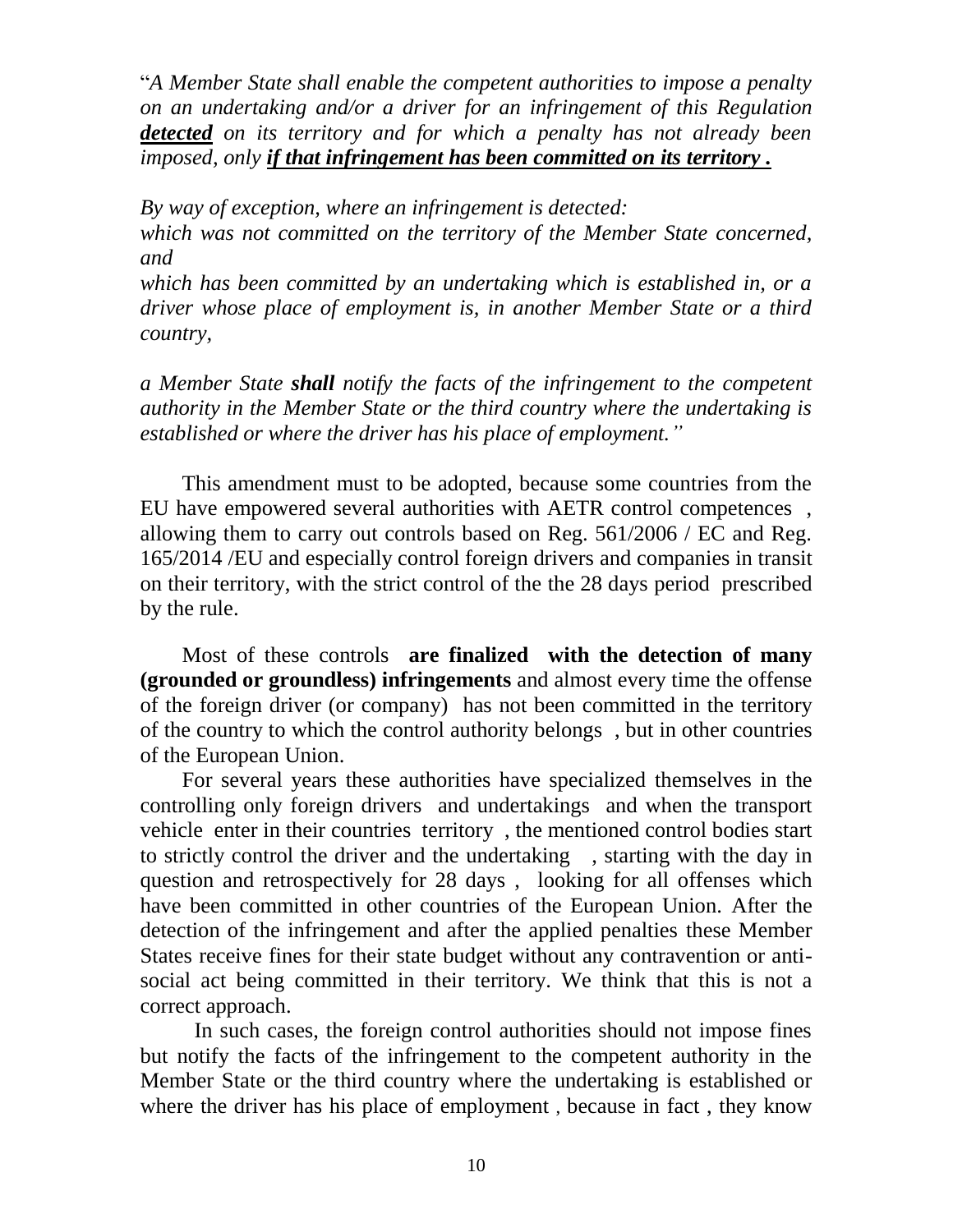very well only the legislation and the legal proceedings of their country of origin , and if they wanna appeal the fines they can recourse to the court of justice from their home country.

## **It is very difficult for an undertaking or for a driver to know 28 law systems and 28 judicial proceeding systems , so that the exercise of all their procedural rights to a fair trial should not be hindered**.

# **6**. **THE BIG MANUFACTURERS AND ARTISANS FROM WESTERN EU WANT TO FORGET ABOUT TACHOGRAF ( the law is just for the poor and unfortunate) ?**

 We cannot accept the exception from the provisions of Reg. 561/2006/EC made by Mr. Van Camp trough amendment 28 , in relation to art. 3 paragraph 1 pont aa) , where it provides that vehicles or combinations of vehicles with a maximum permissible mass not exceeding **7,5** tonnes used for carrying materials, equipment or machinery for the driver's use in the course of his work, **or delivering goods which have been produced on a craft basis in the undertaking employing the driver and which are used only within a 150 km radius** from the base of the undertaking and on the condition that driving the vehicle does not constitute the driver's main activity , to be excepted.

 This amendment is in total conflict with the amendments referred to in Article 1, because on the one hand, it sets more rigorous , strict regulations(Reg. applies to all commercial vehicles over 2.4 t.) but on the other hand, it gives possibility for specific economic agents to carry goods for commercial purposes within 150 km radius with vehicles up to 7,5 tonnes without having to respect the provisions of this Regulation .

 This is an unjust exception and encourages unfair competition on the single market. It is also discriminatory , because it favours those companies from member states which are more developed in production of goods and commodities ,creating an imbalance between competitors on the single market of transport , favouring unfair competition (because the distance of 150 km is a long distance and the limit of 7, 5 tonnes is huge compared to the general value of 2.4 tonnes).

 This provision gave a significant endorsement to the companies from Western EU, because it is well known that production industries are mainly in Western side of EU ant the consumption is in the East. ( **For exemple: an**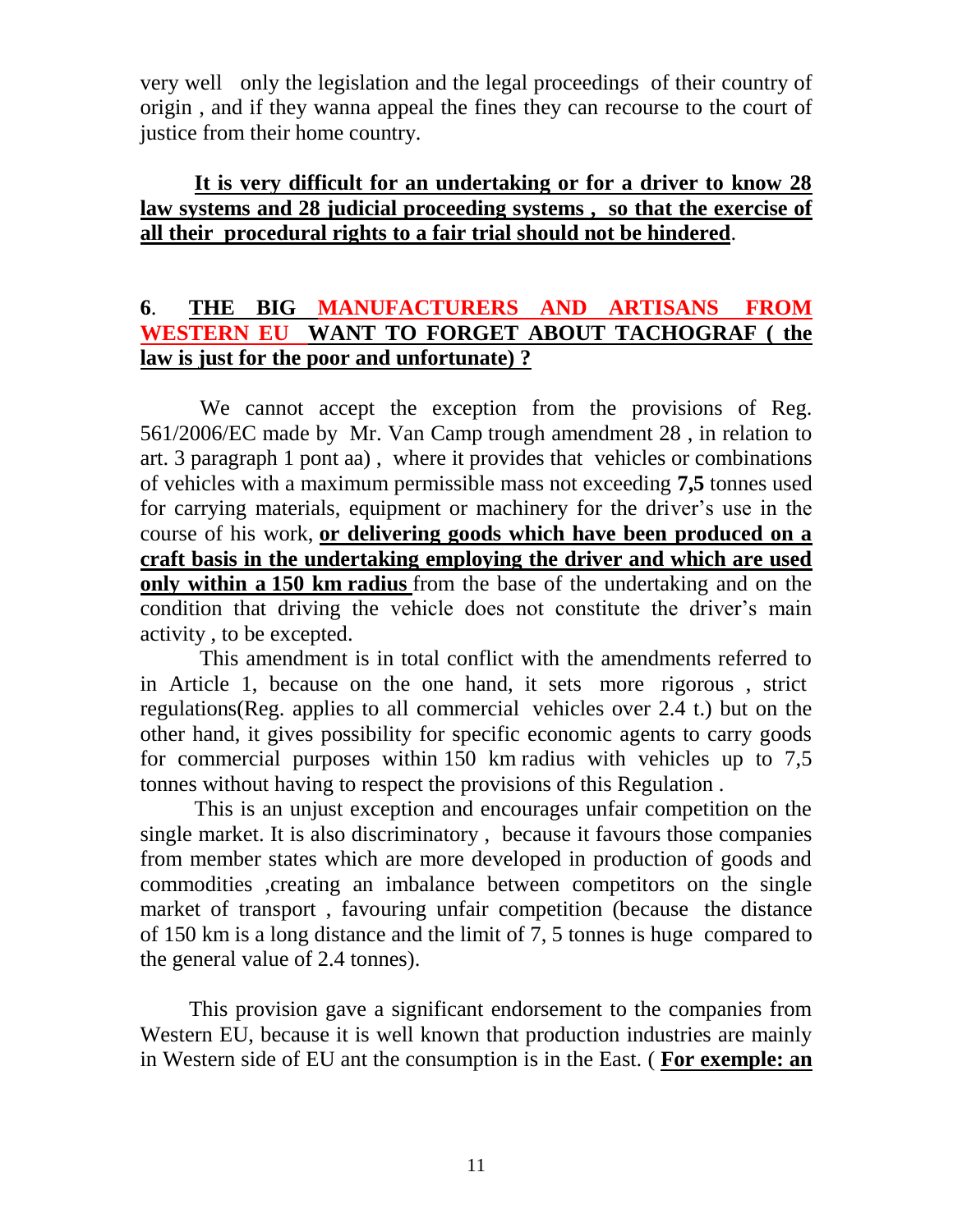### **Amsterdam-Rotterdam-Amsterdam distance can be covered with the complete forgetting of Reg.(EC) 561/2006** ).

 It would be unfair that a driver who drives a smaller- sized motor vehicle, with a maximum permissible mass of 2.4 tonnes, should keep all the strict rules of this Regulation, and in the same time prove his activity for a period of 28 days retroactively , and another driver who drives a vehicle with a maximum permissible mass of 7.5 tonnes and makes commercial transport within 150 km radius must not comply with the same essential rules, without obligation to use tachograph, driving card or to prove his activity retroactively.

 In Western EU the big cities, factories are about 150 km from each other so that the producers from West could carry goods in the commercial interest without being bound by the strict provisions of this Regulation, their drivers could drive without daily breaks, weekly breaks, driving card or tachograph. It seems that the law is only for small and poor.

 **As we can see , how easy it can be for someone to carry goods 150 km away to large harbors , logistic centers , customers or different markets with big 7.5-ton trucks without knowing what the tachograph is . And in the mean time other actors ( undertakings) , with 2, 4 tone vehicles ( small , like a family van) must work under pressure , with the constant fear that in every moment can show up a traffic control body and can punish the driver because he can't justify a day from 28 ( or 64 by the new aspirations). It's that correct ?**

# **7**. **AN UNFAIR EXCEPTION FOR SOME IS A CRUEL DISADVANTAGE FOR OTHERS !**

# **We cannot ACCEPT the exception from the provisions of Reg. 561/2006/EC made by Mr. Van Camp at amendment 29.**

Light commercial vehicles that are used for the transport of goods, where the transport is not affected for hire or reward, but on the own account of the company or the driver, and where driving does not constitute the main activity of the person driving the vehicle **should not be excepted**.

 This amendment is not necessary and it is unclear because it not contains an exact limit of the capacity of the vehicle. **It protects some businesses and disadvantage others .**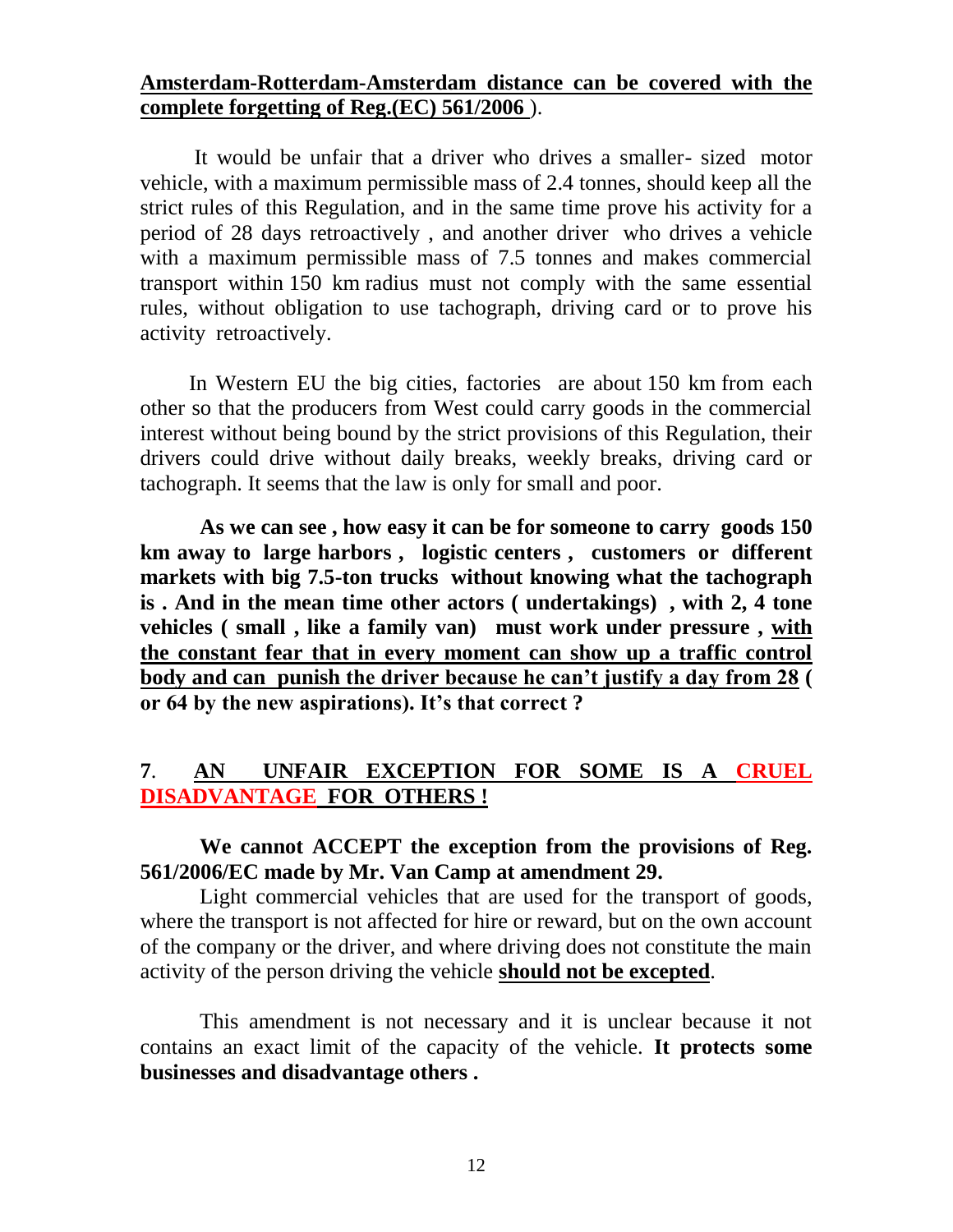What does it mean light commercial vehicles used by companies to transport goods on the own account? The concept of "commercial" vehicles used by ( commercial) companies to transport ( commercial) goods on the own account mean a pure commercial carriage of goods with different kind of commercial vehicles owned by commercial companies, in their own ( commercial) interest. This amendment can affect the honest competition on the single market. It is better to keep only the older, unmodified version of the point h) of article 3.

 **It's not fair in comparison with those who are using "light" 2,4 tonne vehicles and must obtain a transport authorisation and must respect all the provisions of the Reg. 561/2006/EC and of. Reg. 165/2014/EU. Every undertaking who generates income or turnover inside his business must play by the same rules , no mater with what purpose uses his vehicle or his entire fleet.** 

#### **8. ROME 1 Reg. art. 8 paragraph 2. has nothing to do with HAULAGE !** :

 We do not want the application of the ROME I Regulation to the individual employment contracts of the drivers ( Art. 8 Paragraph 2) as Mr. Ertug wants , because the drivers of international transportation are highly mobile workers and in their case the habitual place of work cannot be determined , **so in this situation it is applicable the 3. paragraph provisions from the art. 8 which says that when the law applicable cannot be determined pursuant to paragraph 2, and the contract shall be governed by the law of the country where the place of business through which the employee was engaged is situated, exactly how is in this situation.**

 **The driver has one habitual place of work** : his habitual place of work is highly mobile and diverse , that means that the habitual place of work must be considered in that place where the employee has his habitual residence ( that's why , in compliance with Reg. 593/2008 /EC from the 3 paragraph , art. 8 provides that , when the law applicable cannot be determined pursuant to paragraph 2, the employment contract shall be governed by the law of the country where the place of business through which the employee was engaged is situated).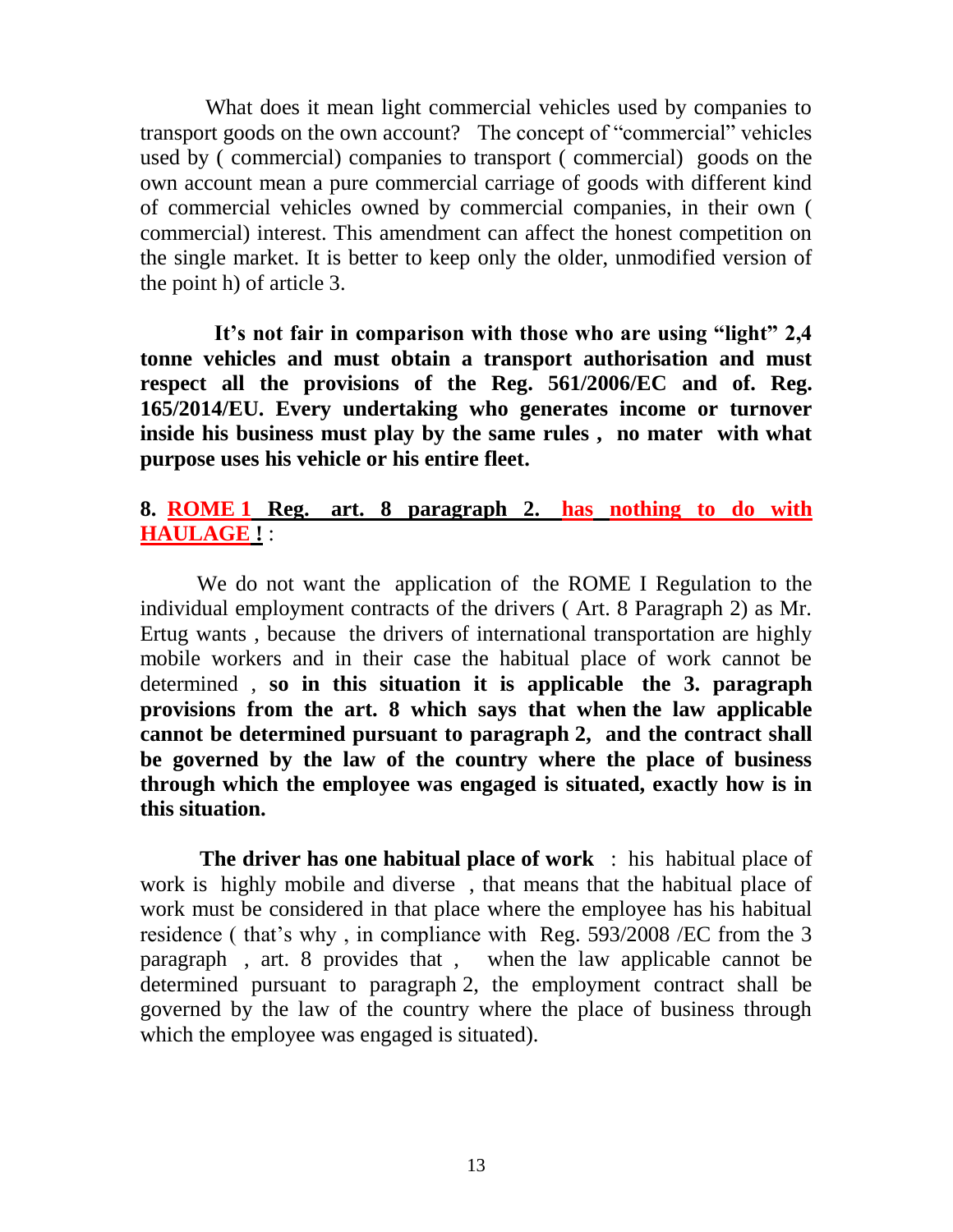## **9. THE REST IN CABIN (Or, can a vegetarian be forced by the law to eat meat ?)**

 The driver should rest wherever he wants, he cannot be forced to not sleep in a specific place ! To force the driver to not rest in a specific place is proof of infinite insolence and an arbitrary mixture in his privacy!

 In these personal matters like eating or resting ( sleeping) the provisions must ensure the **RIGHT TO CHOOSE.**

 No vegetarian can be forced to eat meat and no driver can be forced to sleep where he doesn't want to. There are drivers who are choosing the sleep in the cabin even when they're at home with their families.

 The Amendment 14 Recital 7 of Mr. Van Camp compromises **must have the following form** : The ensure adequate resting conditions and the safety of drivers, transported goods and the vehicles, with the respect of that everyone has the right to rest and leisure wherever he wants, everyone has the right to a standard of living adequate for his health and **no one shall be subjected to arbitrary interference with his privacy ( art. 12 from the Universal Declaration of the Human Rights) , it is, therefore, appropriate to clarify that requirement to ensure that drivers can rest wherever they want**, in quality and adequate accommodation or in their vehicle's cabin or in another location as chosen by the driver and paid for by the employer for their regular weekly rest periods if they are away from home or from the basis of the employer .

#### **The outside of cabin rest:**

a.) **does not solve the problem of drivers rest**, because they will not be able to rest in the peace of mind knowing that the transported goods from their vehicles are in danger to be stolen;

b.) does not solve the problem of relaxing and healthy rest because in an unknown establishment, in a new place of rest, the first two nights represents **a period of adaptation of the human organism to new conditions if he's mind is refusing that place** , that's why driver's fatigue will emphasize. There are truck cabins that are equipped like five star resting facilities , on the other hand , along the highways the driver or the employer never can find similar level of comfort.

 Forcing somebody to rest in a given place , without to ensure for him the right to choose , is a brutally interference in the privacy of that person.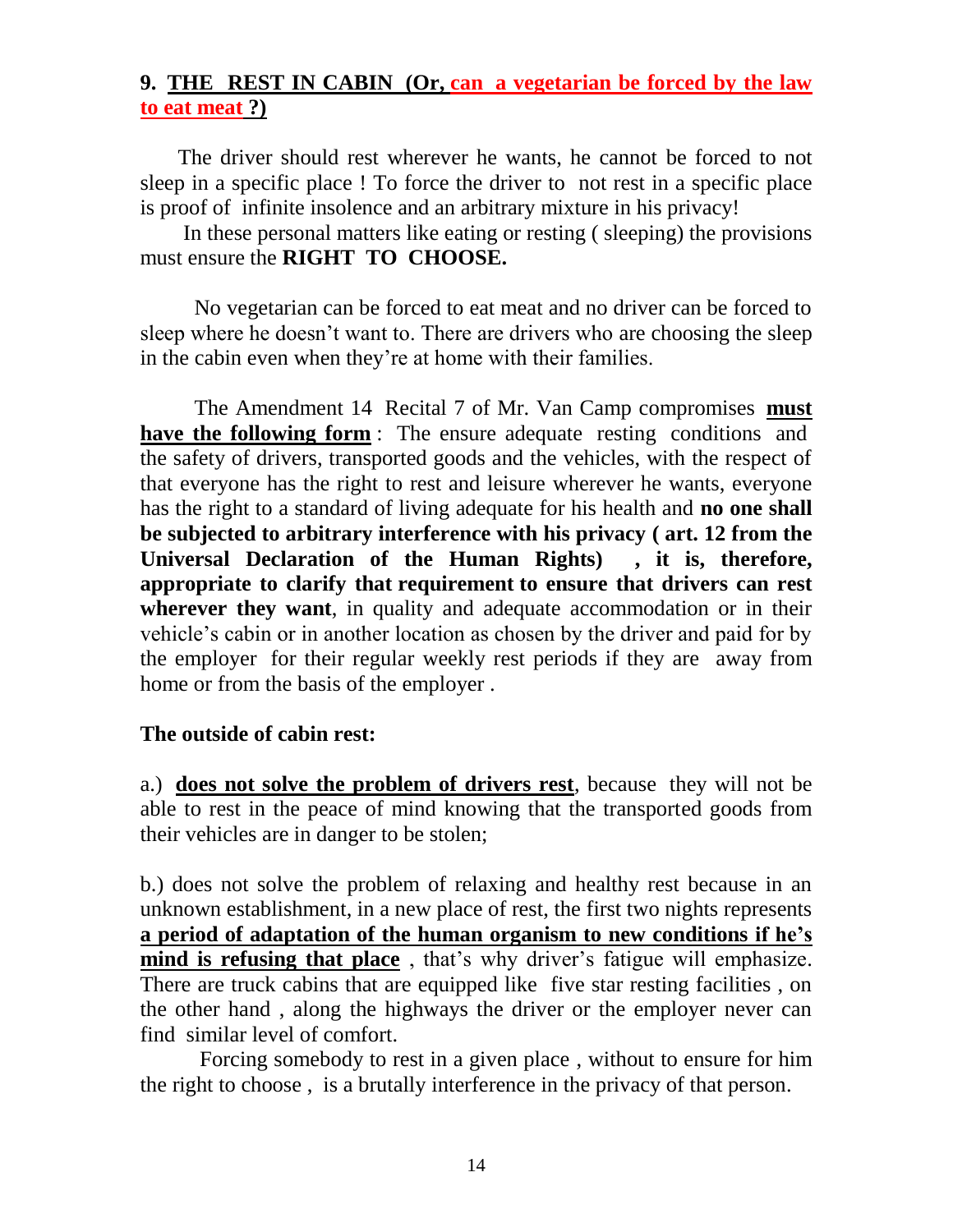c.) **will be a source and an encouragement of offenses and crime** because the unattended vehicle and the transported goods will represent an ideal target for delinquents, they will be able to take away goods from the vehicle, without great effort.

d.) **Encourage the illegal migration of persons**, because as long as the driver will rest far from his vehicle, migrants can easily climb up into the unattended vehicles , and finally the driver or the employer will have to answer in front of the competent authorities, because in the main, they will be suspected and convicted of illegal traffic of persons.

e.) **It generates additional , artificial and unjust costs** mainly in charge of the companies from Eastern and peripheral EU zones, who are using their vehicles in the Western part of EU, away from headquarters or place of residence of the driver. It is obvious that the companies from Eastern European Union ( because the Westerns rarely come to work in the states of the Eastern EU ) will be forced to purchase services and hotel accommodation in the western part of the EU. In this situation they will lose their competitiveness, and they will be forced to close their businesses or to relocate all in the West. That is the purpose?

 In the conclusion , we are not agreeing with all those , difficult to apply amendments created at the article 8. paragraph 8 of. Reg. 561/2006/CE by rapporteur Van Camp.

 At amendment 41 , for article 8. paragraph 8. from Reg. 561/2006 it is enough the following , simple , provision:

 **"Where a driver chooses to do this, rest periods away from base may be taken in a vehicle as long as it has suitable sleeping facilities for each driver and the vehicle is stationary in a location chosen by the driver or may be taken in another location as chosen by the driver and paid for by the employer."**

# **10. THE TREASURE FOR THE AUTHORITIES: 56 DAYS PERIOD OF CONTROL!**

 So far the proving of the last 28 days have represented an impossible task for the drivers ( at the beginning it was 15 days), since there is no profession on the earthly globe where a worker, at any control, have the obligation to prove every minute from his activity retroactively for 28 days.